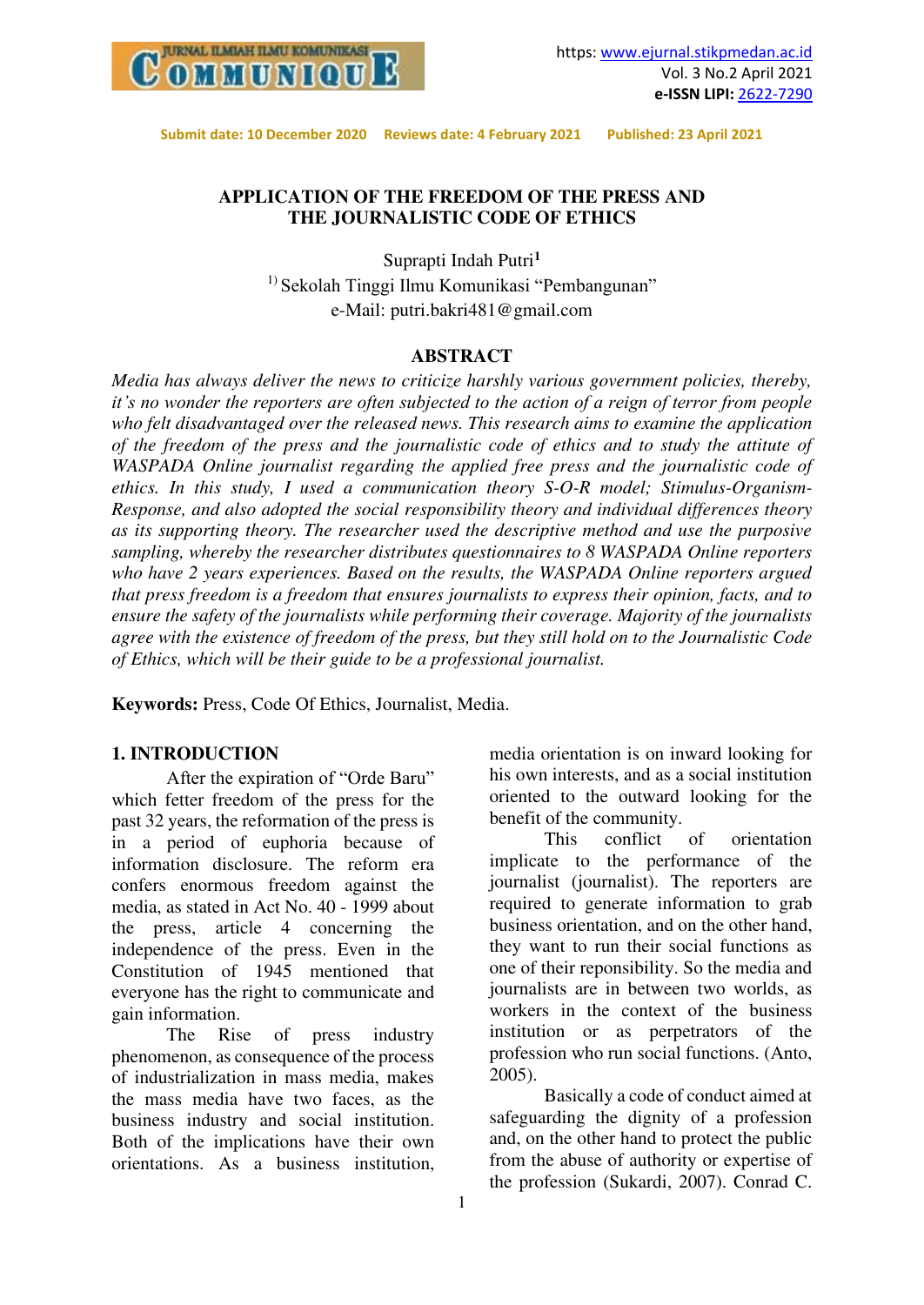

Fink describes the ethics as a principle of morality or the ethics of the profession with the reserved value that develop in culture and society. So, the journalistic code of ethics play a very important role in maintaining the independence of the press.

 According to Mr Alwi Dahlan, a code of conduct at least five benefits, such as:

- a) To protect professionals workers in their field.
- b) To protect the public from bad practice by unprofessional practitioners.
- c) To encourage healthy competition between practitioners.
- d) To prevent cheating between colleagues.
- e) To prevent information manipulation by the interviewees. (Dahlan, 2005)

To examine and evaluate the quality work of journalism, the Press Council refers to the 11 articles of the journalistic code of ethics and its interpretation as a means of analysis of the ethical violations that occur, namely:

- 1. Indonesian journalists are independent, produce news that is accurate, balanced and not in bad faith.
- 2. Indonesian journalists pursue professional methods of carrying out journalistic duties.
- 3. Indonesian journalists always examine information, report in a balanced manner, not mix judgmental facts and opinions and apply the principle of presumption of innocence.
- 4. Indonesian journalists make no false, slanderous, sadistic and obscene news
- 5. Do not mention the identity of children who are victims of the crime of adultery and did not mention the identity of

children who become perpetrators of evil.

- 6. Indonesian journalists do not abuse the profession and do not accept bribes.
- 7. Have the right to objected to protect a resource who is not willing to note its existence or identity, respect the provisions of the embargo, background information and off the record in accordance with the agreement.
- 8. Indonesian journalists do not write or broadcast news based on prejudice or discrimination against someone on the basis of ethnic, racial, skin color, religious, gender, and language differences and do not demean the weak, poor, sick, mentally/physically handicapped.
- 9. Respect interviewees about his personal life except for the public interest.
- 10. Immediately revoke, revise and correct the erroneous news and inaccurate accompanied by an apology to readers, listeners or viewers.
- 11. Serve the right answer and the right correction proportionally.

Based on the provisions of the code of ethics, the Press Council identified errors or violations of the code of conduct that occurred, by assessing the spread of information, how to itikat faktualitasnya, the truth of the information and the propriety of the way his delivery (not prejudiced, not discriminatory, not judging, not libelous, not degrading the dignity and respect of privacy), as well as a willingness to revise, refine, or apologize for the misinformation, as well as serve the right answer and the right of correction (Press Council, 2008).

In the current era of information disclosure at this time, cyber/online media is very popular, because it is very easily accessible both through mobile phones, lap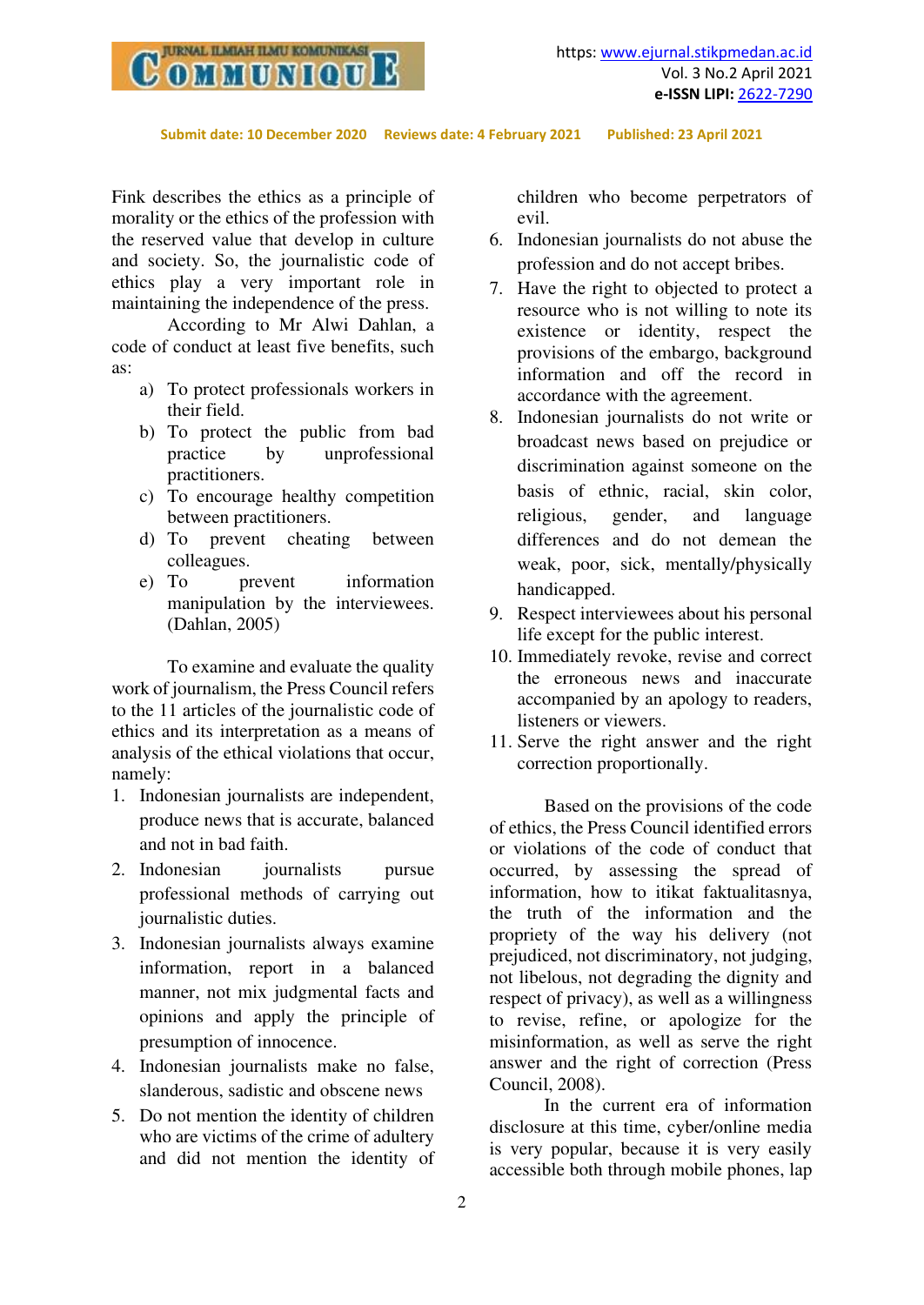

top computers, and the latest equipment that is now very popular as iPad. So, whenever and wherever we easily obtain up to date information. The community is now more glad to see news coverage up to date especially for sports fans, who want to know the results of the match. When compared to the new review paper about the results of the match the next day, online media can directly publish the news just seconds after the game ended.

One of the media that is up to date in the North Sumatra Province is WASPADA Online. Daily, WASPADA Online publishes dozens of news with a scale of 1 news every 10-15 minutes. In addition, the site has a high readership and do not only come from North Sumatra, but also throughout Indonesia to neighboring countries such as Singapore and Malaysia, even the United States, it's no wonder in one day WASPADA Online can be penetrate lift over 1 million hits in a month. WASPADA Online also have 3 platform of social media, instagram, facebook and twitter.

There are interesting cases reported by WASPADA Online, that is when his vigorous preaching corruption case involving the Governor of North Sumatra, Gatot Pujo Nugroho. Corruption is also dragging the element from the Member of the Parliament of North Sumatra. In addition it appears surprising facts that the Governor has a second wife. Before these facts clearly revealed to the public, wary of Online a few times to preach about corruption and the Governor of North Sumatra's second marriage, but a lot of netizen who don't believe until this fact was revealed and Gatot admitted it such. He was arrested along with his second wife turned out to join the erlibat in the case of corruption, bribe the North Sumatra Regional Budgets.

Another case that drew the attention of the public is the moment of the elections

which took place in North Sumatra in late June 2018. The two candidates the Governor and Deputy Governor, Edy Rahmayadi-Musa Rajekshah and Djarot Syaiful Hidayat-Sihar Sitorus. WASPADA Online was affected by the news published by to Waspada Daily that was very exposed leaning on one of the pair, Edy-Ijeck. Meanwhile, the news coverage regarding their opponent was always negative dan less. In this case the WASPADA ONLINE trying to put forward the principle of Journalistic code of ethics, the origin of 1 which reads "Indonesia Journalists behave Independently, producing accurate news, balanced, and not beritikat bad" where indeed might initially look tendensius related corruption case gubsu, namuan ini time after much evidence and acknowledged the reader finally opened my eyes about this case

Related to the Journalistic code of ethics, article 6 which reads "Indonesia Journalists not to abuse the profession and did not receive bribes", the editor of Online ALERT enacting regulations which States that journalists are prohibited from accepting Online ALERT Rewards while doing the coverage, if this is violated then the journalists concerned will be prosecuted ranging from reprimand to dismissal hard.

In its action, WASPADA Online also have experienced a variety of other collisions, such as the bribery trial against editorial from the parties concerned regarding the proclamation of the WASPADA Online sharp and tend to peel the negative side. Not only bribery, some journalists also experienced terror actions from the parties unhappy over their news coverage. For example, the proclamation of the wild collection cases in the civil registry, which makes journalists and Editorial Leader WASPADA Online terrorized after loading of the news. Then the party tried to bribe so that negative news coverage wasn't published again. But this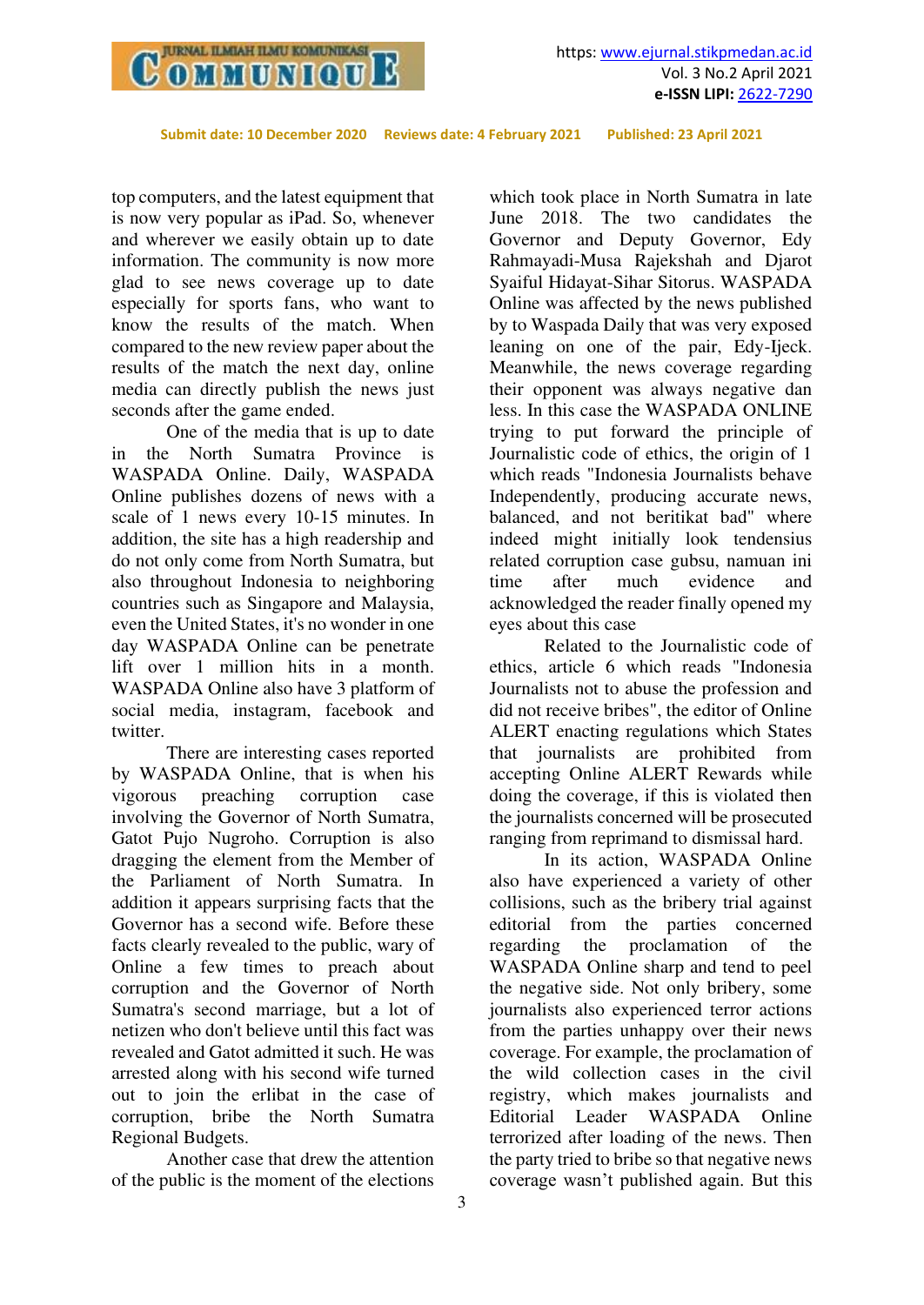

case was closed, without any complaint to the Press Council regarding lack of evidence. However, various obstacles didn't turn WASPADA Online to keep presenting news that is accurate and up-todate.

#### **2. RESULTS AND DISCUSSION**

Data analysis in this study uses qualitative approach method, in which to answer regarding the application of the freedom of the press and the journalistic code of ethics on the portal WASPADA online researchers interview against 4 people as a journalist the informant. Meanwhile, to answer about the attitude of journalists WASPADA online against the application of the freedom of the press and the journalistic code of ethics, researchers deploy questionnaire with a combination of closed and open answers on 8 journalist WASPADA online. This questionnaire asks about the three components that make up the structure of attitudes, cognitive component i.e., affective, and konatif as described previously in chapter III.

This researches respondents of WASPADA Online are:

- 1) Austin Tumengkol, Chief Editor, became a journalist since 2005 (member of PWI)
- 2) Muhammad Agus Utama, Managing Editor, became a journalist since 2005 (member of PWI)
- 3) Ridin, Chief Reporter, became a journalist since 1997 (member of PWI)
- 4) Sastroy Bangun, Editor, became a journalist since 2004 (not member of PWI)
- 5) Muhammad Rizky, Reporter, became a journalist since 2012 (member of PWI)
- 6) Eko Kurniawan, Reporter, became a journalist since 2014 (member of PWI)
- 7) Lihavez Suprima Aidi, Reporter, becam a journalist since 2014 (member of PWI)
- 8) Arianda Tanjung, Reporter, became a journalist since 2009 (member of PWI)

7 out of 8 respondents above are member of the Indonesian Journalists Association (PWI). One of the conditions becoming member of the PWI is the competency test including evaluating knowledge regarding freedom of the press and the journalistic code of ethics. However, it does not mean the other respondent doesn't understand the freedom of the press and the journalistic code of ethics. Thus, the respondent are obliged to practice the Journalistic code of ethics in the field covering the news. To be more clear about the attitude of journalists WASPADA online against the application of the freedom of the press and the journalistic code of ethics, researchers break it in the results of a questionnaire and interviews, as follows:

### **a). WASPADA** *Online* **Journalists Attitude regarding freedom of the press**

The following are the answers from the questionnaires concerning the freedom of the press against 8 persons the journalist WASPADA online. The list of questions drawn up on the basis of CHAPTER II (article 2 and article 6), the press LAW Number 40 of the year 1999, on principle, functions, rights, obligations and the role of the press.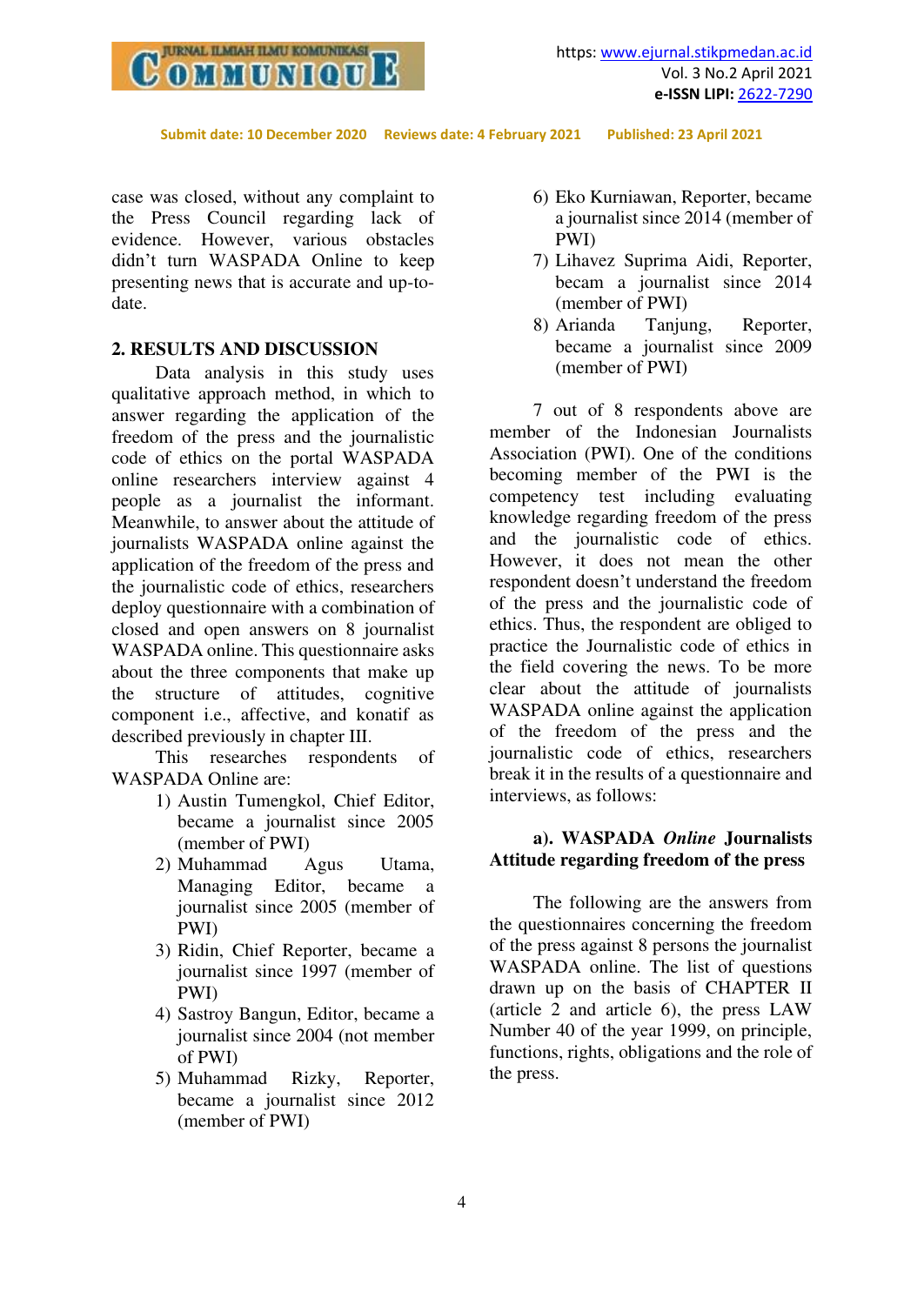

| Art            | <b>Content</b>                                                                                                                                                                                             | Opinion                                                                         | <b>Results</b><br>(Skala Likert) |  |
|----------------|------------------------------------------------------------------------------------------------------------------------------------------------------------------------------------------------------------|---------------------------------------------------------------------------------|----------------------------------|--|
| $\overline{2}$ | Press freedom is one form of popular<br>sovereignty that berasasakan the<br>principles of democracy, justice, and<br>the rule of law                                                                       | Really Agree: 6<br>Agree: 2<br>doubtful: 0<br>Disagree: 0<br>Really Disagree: 0 | 95 %<br>(very strong)            |  |
| 3              | $(1)$ . National press functions as a<br>medium of information, education,<br>entertainment, and social control                                                                                            | Really Agree: 6<br>Agree: 2<br>doubtful: 0<br>Disagree: 0<br>Really Disagree: 0 | 95 %<br>(very strong)            |  |
| 3              | $(2)$ . Besides the functions of<br>subsection $(1)$ , national press can serve<br>as economic institutions                                                                                                | Really Agree: 1<br>Agree: 4<br>doubtful: 3<br>Disagree: 0<br>Really Disagree: 0 | 75 %<br>(strong)                 |  |
| $\overline{4}$ | (1). Freedom of the press is guaranteed<br>as rights of citizens                                                                                                                                           | Really Agree: 4<br>Agree: 4<br>doubtful: 0<br>Disagree: 0<br>Really Disagree: 0 | 90%<br>(very strong)             |  |
| $\overline{4}$ | (2). Against the national press is not<br>subject to censorship, pembredelan or<br>the prohibition of broadcasting.                                                                                        | Really Agree: 3<br>Agree: 4<br>doubtful: 0<br>Disagree: 1<br>Really Disagree: 0 | 82,5 %<br>(very strong)          |  |
| $\overline{4}$ | (3). To guarantee the independence of<br>the press, the national press has the<br>right look for, acquire, and disseminate<br>ideas and information                                                        | Really Agree: 7<br>Agree: 1<br>doubtful: 0<br>Disagree: 0<br>Really Disagree: 0 | 97,5 %<br>(very strong)          |  |
| $\overline{4}$ | (4). In news coverage in front of the<br>law, journalists have the right Reject                                                                                                                            | Really Agree: 6<br>Agree: 1<br>doubtful: 0<br>Disagree: 1<br>Really Disagree: 0 | 90%<br>(very strong)             |  |
| 5              | $(1)$ . The national press is obliged to<br>proclaim the events and opinions with<br>respect religious norms and a sense of<br>community as well as kesuliaan the<br>principle of presumption of innocence | Really Agree: 6<br>Agree: 1<br>doubtful: 0<br>Disagree: 1<br>Really Disagree: 0 | 90 %<br>(very strong)            |  |
| 5              | $(2)$ . The press is obliged to serve the<br>right Answer                                                                                                                                                  | Really Agree:7<br>Agree: 1<br>doubtful: 0<br>Disagree: 0<br>Really Disagree: 0  | 97,5 %<br>(very strong)          |  |
| 5              | (3). The press is obliged to serve the<br>right of Correction                                                                                                                                              | Really Agree: 4<br>Agree: 4                                                     | 90%<br>(very strong)             |  |

# **Tabel 1. WASPADA** *Online* **Journalists Attitude regarding freedom of the press**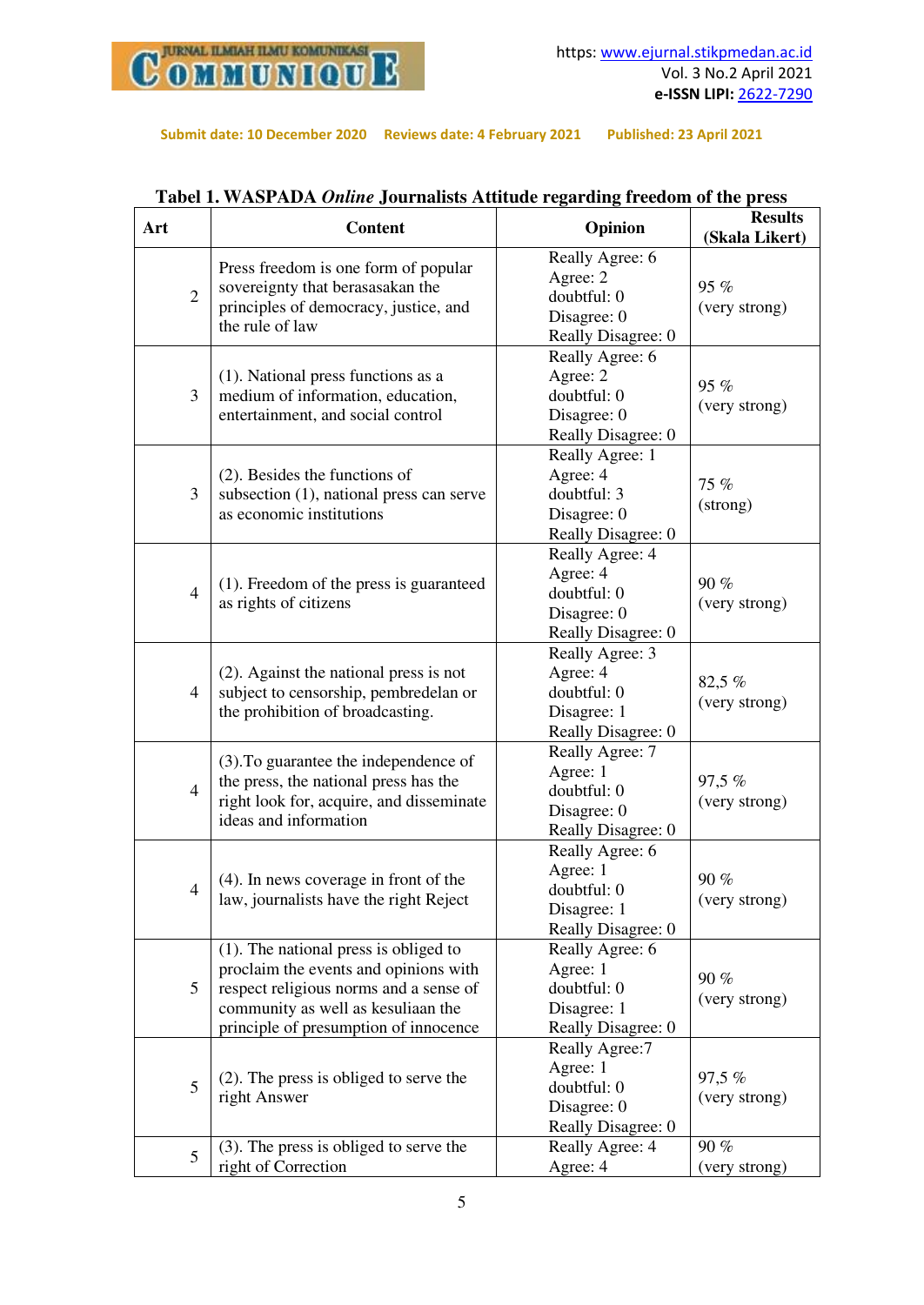

|  | Submit date: 10 December 2020 Reviews date: 4 February 2021 | Published: 23 April 2021 |
|--|-------------------------------------------------------------|--------------------------|
|--|-------------------------------------------------------------|--------------------------|

| 6 | National press carry out its role as<br>follows:<br>(a) meet the community rights to know                                                                  | doubtful: 0<br>Disagree: 0<br>Really Disagree: 0<br>Really Agree: 4<br>Agree: 4<br>doubtful: 0<br>Disagree: 0<br>Really Disagree: 0 | $90\%$<br>(very strong) |
|---|------------------------------------------------------------------------------------------------------------------------------------------------------------|-------------------------------------------------------------------------------------------------------------------------------------|-------------------------|
| 6 | (b). Uphold the basic values of<br>democracy, encourage the realization<br>of rule of law, and human rights, as<br>well as respect for promoting diversity | Really Agree: 4<br>Agree: 4<br>doubtful: 0<br>Disagree: 0<br>Really Disagree: 0                                                     | 90%<br>(very strong)    |
| 6 | (c). Develop public opinion based on<br>the right and truth information                                                                                    | Really Agree: 4<br>Agree: 4<br>doubtful: 0<br>Disagree: 0<br>Really Disagree: 0                                                     | 97,5 %<br>(very strong) |
| 6 | (d). To conduct surveillance,<br>criticisms, corrections, and suggestions<br>towards matters relating to the public<br>interest                            | Really Agree: 4<br>Agree: 4<br>doubtful: 0<br>Disagree: 0<br>Really Disagree: 0                                                     | 90%<br>(very strong)    |
| 6 | (e). Fight for justice and truth                                                                                                                           | Really Agree: 4<br>Agree: 4<br>doubtful: 0<br>Disagree: 0<br>Really Disagree: 0                                                     | $90\%$<br>(very strong) |

From the table above it can be concluded, then, that WASPADA Online journalists agree with 15 rounds in the Press ACT, which describes the basic, functions, rights, obligations and the role of the press. They highlighted the article 3, paragraph 2 which says "in addition to the functions the aforementioned paragraph (1), national press can serve as economic institutions ". Where the results of the questionnaire stated 3 of 8 respondents less agreed when the press media in this case serves as an economic institution, likert scale with the results of 75 percent which means that there is a strong link between this chapter with the attitude of journalists WASPADA online, or WASPADA Online journalists agree if a media can function economically. Respondents who answered less agree worrying economic oriented towards the media forget about the nature of the media itself that was supposed to be a media fight for truth and justice for the benefit of the people. Because as is currently the case, much of the media that have been collaborating with certain parties as the parties have put advertisements in the media, are bound not to contain any negative news about his client. Unfortunately, however, the media are reluctant to apply the principle difficulty even to survive, until it finally filed for bankruptcy.

On article 4, paragraph 2 which reads "against the national press is not subject to censorship, pemberedelan or breach of broadcasting". The results of the questionnaire stated 3 people responded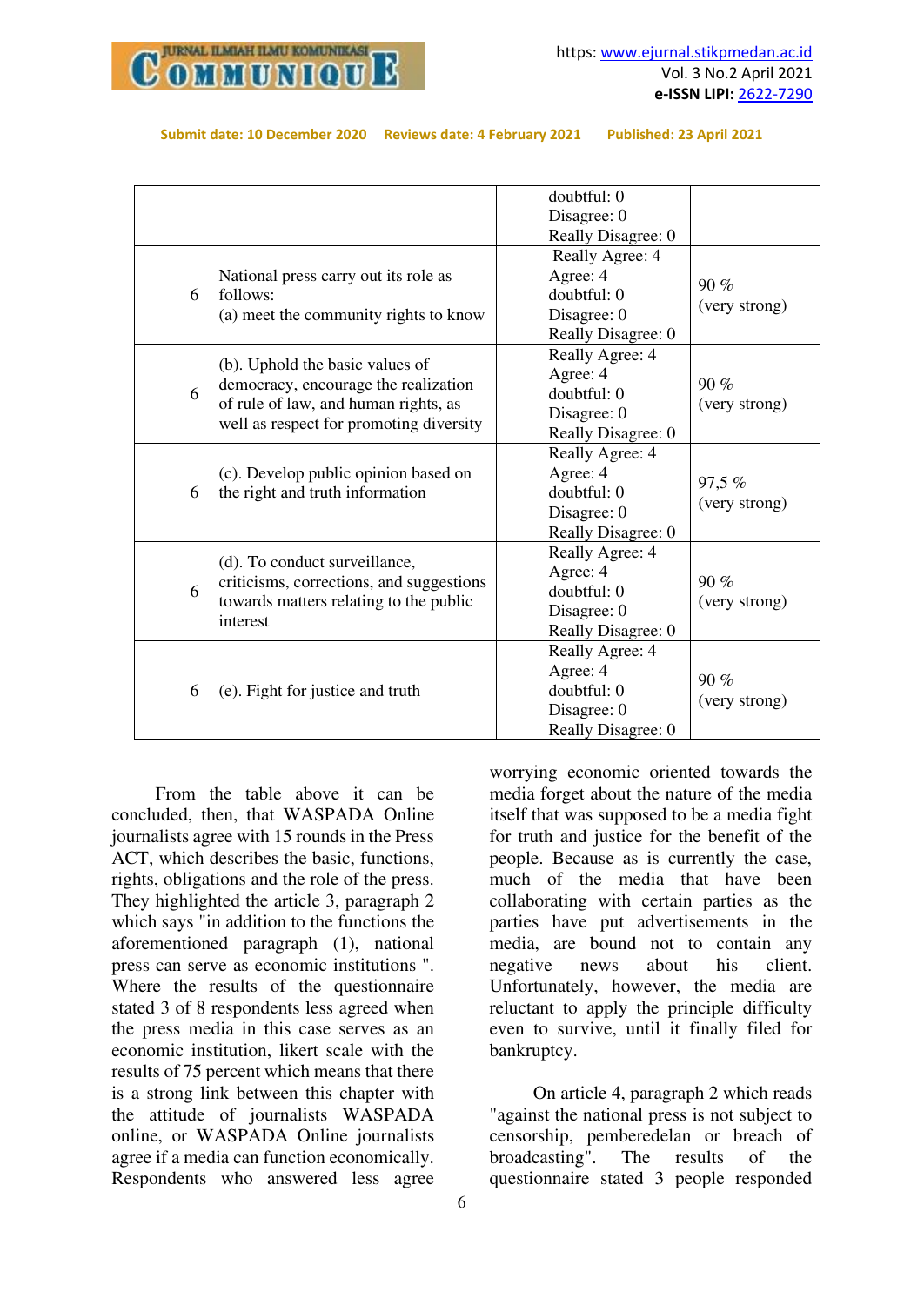

very much agree, 4 people answered agree and 1 person answer did not agree. So the results of scale likertnya 82.5 percent, then it can be interpreted that there is a very strong relationship between this chapter with an attitude of WASPADA Online journalists majority agreed with the statement if the national press is not subject to censorship, pemberedelan or breach of broadcasting. The respondent replied that it should be censored and not every media were banned, because freedom of speech is a basic human right, especially the press/media are obligated to voice the aspirations of the people and this is the real manifestation of the freedom of the press it on its own. While a respondent who answers disagree, fearing if too sharply criticizing the media that tends to memblow-up, often forgotten Journalistic code of ethics. Especially if the issue or news related to famous people or top political figures, such as a Minister or party leader associated large corruption cases.

Article 4, paragraph 4 of which reads "in mempertanggung-jawabkan news coverage in front of the law, journalists have the right reject". The results of the questionnaire stated 6 respondents questionnaire stated 6 respondents answered agree, 1 person 2 people agree and answer the answer did not agree. So the results of scale likertnya 90 percent, then it can be interpreted that there is a very strong relationship between this chapter with an attitude of WASPADA Online journalists agree in mempertanggung-jawabkan his announcement in front of the law, journalists have the right. Respondents answered this starting right if necessary to protect when narasumbernya. In placing coverage journalists will find a speaker who reluctantly disclosed his identity because it will affect the salvation of speaker and his family, so that the media is obligated to protect him. However, one respondent did not agree with this because the press has the

right answer, it is related to article 5 of LAW Number 40 of the year 1999 about the press.

Article 5, paragraph 2 which reads "mandatory Press serves the Right Answer" the results of the questionnaire stated 7 people respondents answered agree and one person replied in agreement. So the results of the likertnya scale of 97.5 percent, it can be interpreted that there is a very strong relationship between this chapter with an attitude of WASPADA Online journalists agree with mandatory press statement serve the right answer. The respondent argues the media obliged to serve the right answer from the news sources. This is related to the journalistic principle that requires the published news must "cover both side" or balanced and not one-sided. Sometimes because of the proximity of the owners of the media or journalists itself with certain sources make it contains news that is not balanced, because prefer the source that has a close relationship with them. As a result, resources become less oposisinya to the right answer.

Article 6, which reads "carry out his role as the national press here, paragraph 4 of which reads" to conduct surveillance, criticisms, corrections and suggestions towards matters relating to the public interest ". The results of the questionnaire stated 4 respondents answered agree and 4 people replied in agreement. So the results of scale likertnya of 90 percent, then it can be interpreted that there is a very strong relationship between this chapter with an attitude of WASPADA Online journalists agrees with the national press to conduct surveillance, criticisms, corrections and suggestions towards matters relating to the public interest. Respondents said supervision, criticisms, corrections and suggestions towards things that are related to the public interest is very important. As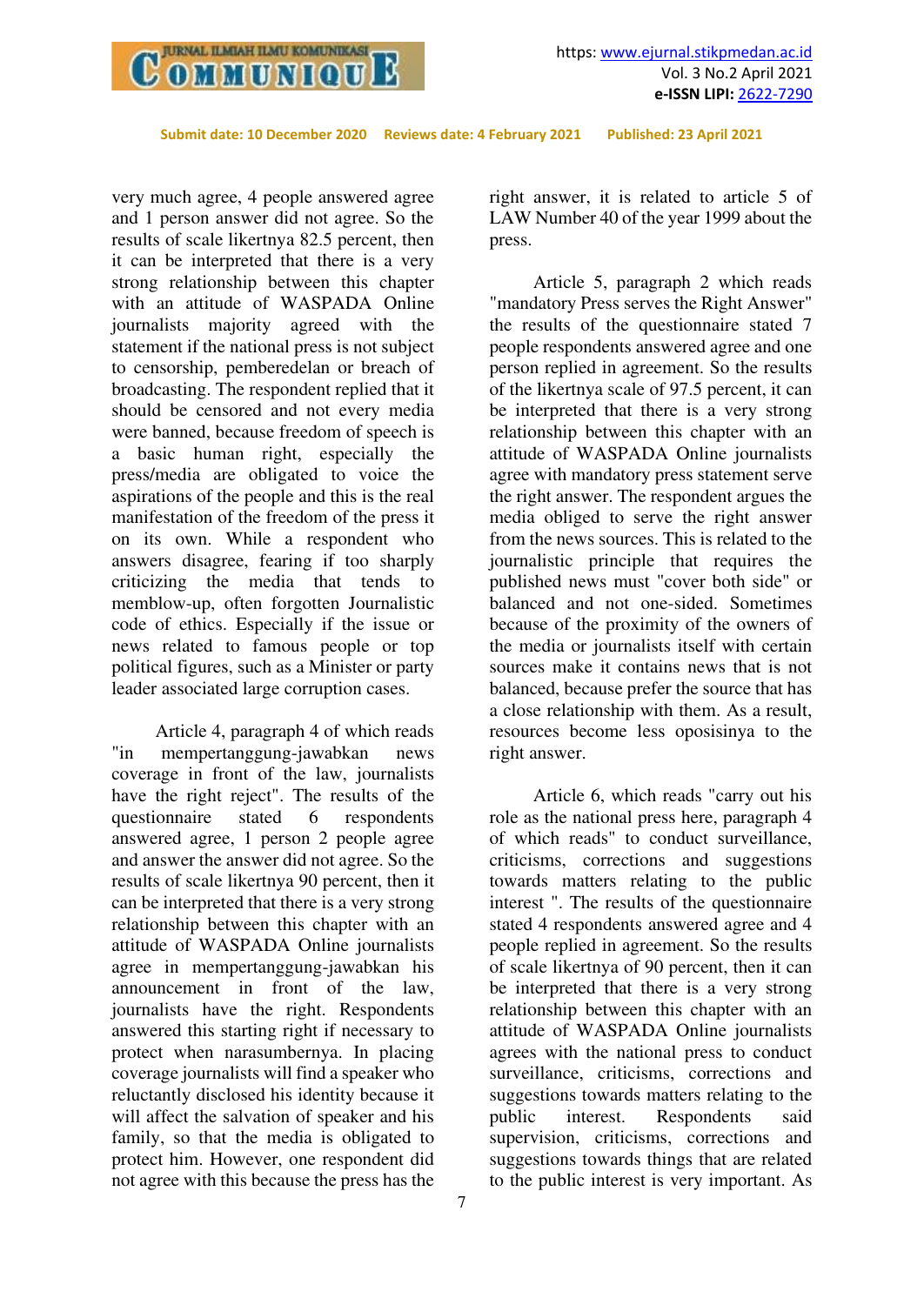

the preaching about the Government's plans to raise the price of fuel type premium amounting to Rp 1,500 per liter to Rp 6,000 per liter at the beginning of april 2012. Various media aired on community complaints and action demonstration that resists a premium price in various areas. Media as funnel voice of the people, should scrutinise the discourse of this Government, because it could impact badly on the economy, ranging from rising transport costs up to the rising prices of basic necessities.

WASPADA Online is one of the media that repeatedly preached about the impact of rising prices of premium by quoting revelation-revelation of various economic experts and community leaders either pro or con with this Government's decision. But, WASPADA Online also kept preaching opinion of the State Government about the increase in premium should be put in place so that the income and Expenditure Budget of the State (BUDGET) deficit not 2012.

This is one form of accountability WASPADA Online journalist terhadapat social community, particularly people of North Sumatra as khalayaknya. Of course with a balanced news, the press has been doing its function by publishing news that is accurate and educational, with the hope of society increasingly understand or understand in addressing problems of Government policy.

**b). WASPADA** *Online* **Journalists attitude regarding the application of the ethics codes of journalism.** 

|  | Tabel 2. WASPADA Online Journalists attitude regarding the application of the |  |  |  |  |
|--|-------------------------------------------------------------------------------|--|--|--|--|
|  | ethics codes of journalism.                                                   |  |  |  |  |
|  |                                                                               |  |  |  |  |

| act            | content                                                                                                                                                                             | opinion                                                                           | <b>Results</b><br>(Skala Likert) |
|----------------|-------------------------------------------------------------------------------------------------------------------------------------------------------------------------------------|-----------------------------------------------------------------------------------|----------------------------------|
| 1              | Indonesia journalists behave Independently,<br>producing accurate news, balanced, and have<br>a good faith                                                                          | Really Agree: 3<br>Agree: 5<br>doubtful: 0<br>Disagree: $0$<br>Really Disagree: 0 | 87,5 %<br>(Very Strong)          |
| $\overline{2}$ | Indonesia journalists attended the ways that<br>professionals in the exercise of journalistic<br>duties                                                                             | Really Agree: 5<br>Agree: 3<br>doubtful: 0<br>Disagree: 0<br>Really Disagree: 0   | 92,5 %<br>(Very Strong)          |
| $\overline{3}$ | Indonesia journalists always test information,<br>memberita-kan are balanced, not mixing<br>facts and opinions that judge, and applies the<br>principle of presumption of innocence | Really Agree:<br>Agree: 3<br>doubtful: 1<br>Disagree: 0<br>Really Disagree: 0     | 87,5 %<br>(Very Strong)          |
| $\overline{4}$ | Indonesia journalists didn't make the news<br>lying, slander, sadistic, and obscene                                                                                                 | Really Agree: 3<br>Agree: 5<br>doubtful: 0<br>Disagree: $0$<br>Really Disagree: 0 | 87,5 %<br>(Very Strong)          |
| 5              | Journalists did not mention Indonesia and<br>identity crime victims broadcast decency and                                                                                           | Really Agree: 4<br>Agree: 4<br>doubtful: 0                                        | 90%<br>(Very Strong)             |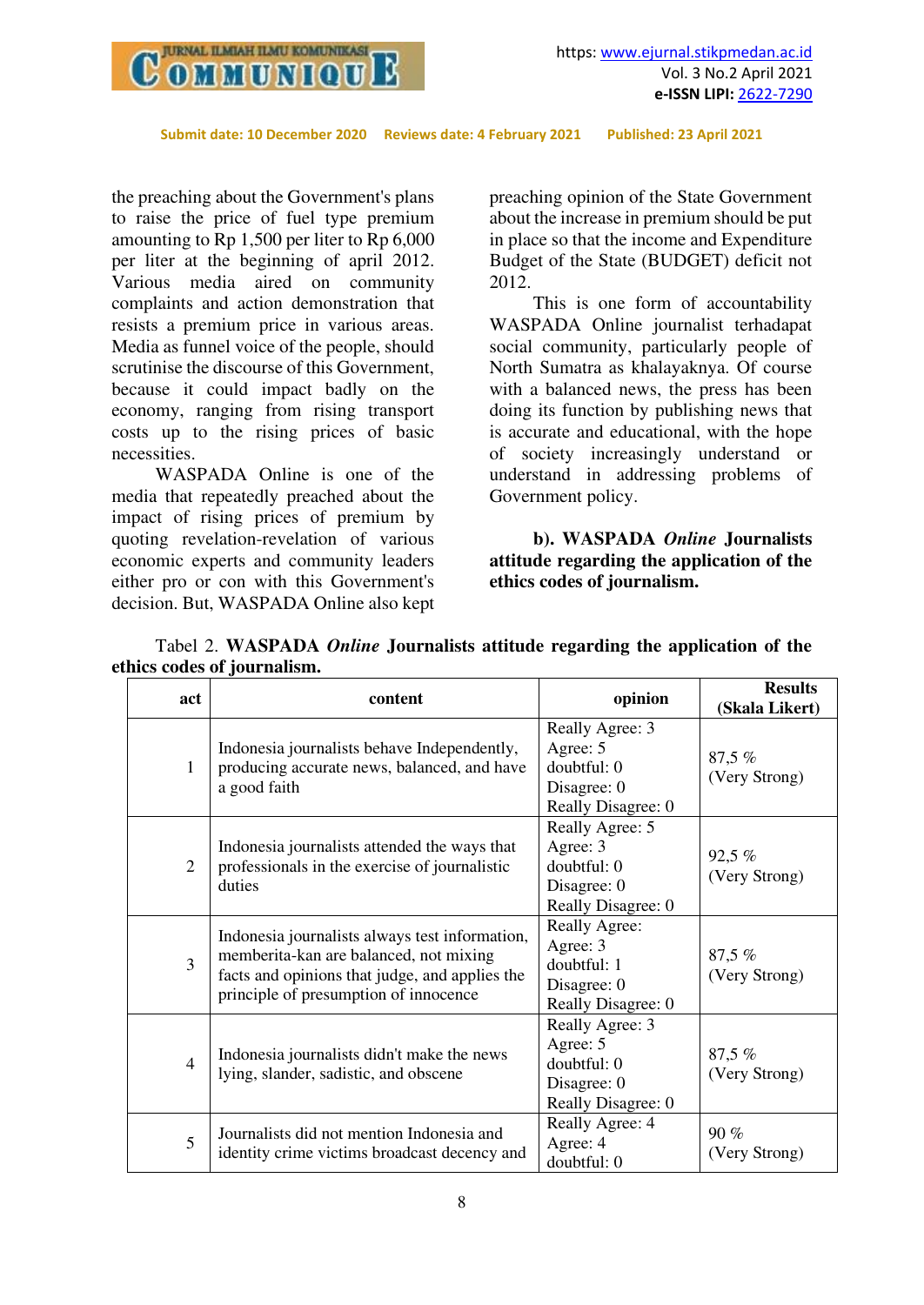

|                | not mention the identity of children who<br>become perpetrators of evil                                                                                                                                                                                                                                       | Disagree: 0<br>Really Disagree: 0                                                     |                         |
|----------------|---------------------------------------------------------------------------------------------------------------------------------------------------------------------------------------------------------------------------------------------------------------------------------------------------------------|---------------------------------------------------------------------------------------|-------------------------|
| 6              | The journalist profession and does not abuse<br>Indonesia does not accept bribes                                                                                                                                                                                                                              | Really Agree: 3<br>Agree: 5 orang<br>doubtful: 0<br>Disagree: 0<br>Really Disagree: 0 | 87,5 %<br>(Very Strong) |
| $\overline{7}$ | Reporters Indonesia had the right to protect a<br>resource decline were not willing to note the<br>identity or existence, to appreciate the<br>provisions of the embargo, background<br>information, and "off the record" in<br>accordance with the agreement                                                 | Really Agree: 4<br>Agree: 4<br>doubtful: 0<br>Disagree: 0<br>Really Disagree: 0       | 90 %<br>(Very Strong)   |
| 8              | Indonesia journalists don't write or broadcast<br>the news based on prejudice or<br>discrimination against people on the basis of<br>sese difference tribe, race, color, religion,<br>gender, and language and are not degrading<br>the person is weak, poor, sick, disability<br>physical disability or soul | Really Agree: 4<br>Agree: 4<br>doubtful: 0<br>Disagree: 0<br>Really Disagree: 0       | 90%<br>(Very Strong)    |
| 9              | Reporters Indonesia respects the speaker<br>about his private life, except for the public<br>interest                                                                                                                                                                                                         | Really Agree: 2<br>Agree: 5<br>doubtful: 1<br>Disagree: 0<br>Really Disagree: 0       | 82,5 %<br>(Very Strong) |
| 10             | Wartawan Indonesia segera mencabut,<br>meralat, dan memperbaiki berita yang keliru<br>dan tidak akurat disertai dengan permintaan<br>maaf kepada pembaca, pendengar, dan atau<br>pemirsa                                                                                                                      | Really Agree: 5<br>Agree: 3 orang<br>doubtful: 0<br>Disagree: 0<br>Really Disagree: 0 | 92,5 %<br>(Very Strong) |
| 11             | Indonesia journalists serve the right Answer<br>and the right Correction proportionally                                                                                                                                                                                                                       | Really Agree: 4<br>Agree: 4<br>doubtful: 0<br>Disagree: 0<br>Really Disagree: 0       | 90%<br>(Very Strong)    |

 From the table above it can be concluded, then, that WASPADA Online journalists agree with article 11 contained in the code of ethics of journalism Indonesia Journalist. The article to the attention of researchers including articles 4, 6 and 10 Journalistic code of ethics. In article 4 which reads "Indonesia Journalists didn't make the news lying, slander, sadistic and obscene". Results of questionnaire respondents answered 3 people stated strongly agree and 5 people answer agreed.

So the results of the likertnya scale of 87.5 percent, then it can be interpreted that there is a very strong relationship between this chapter with an attitude of WASPADA Online journalists agrees with the statement of Indonesia Journalists do not make News lie, slander, sadistic and obscene. Respondents assess loading news lie, slander, sadistic and obscene would be fooling the public.

 As has been expressed before the loading of the news lie and slander violates the journalistic principle "cover both side".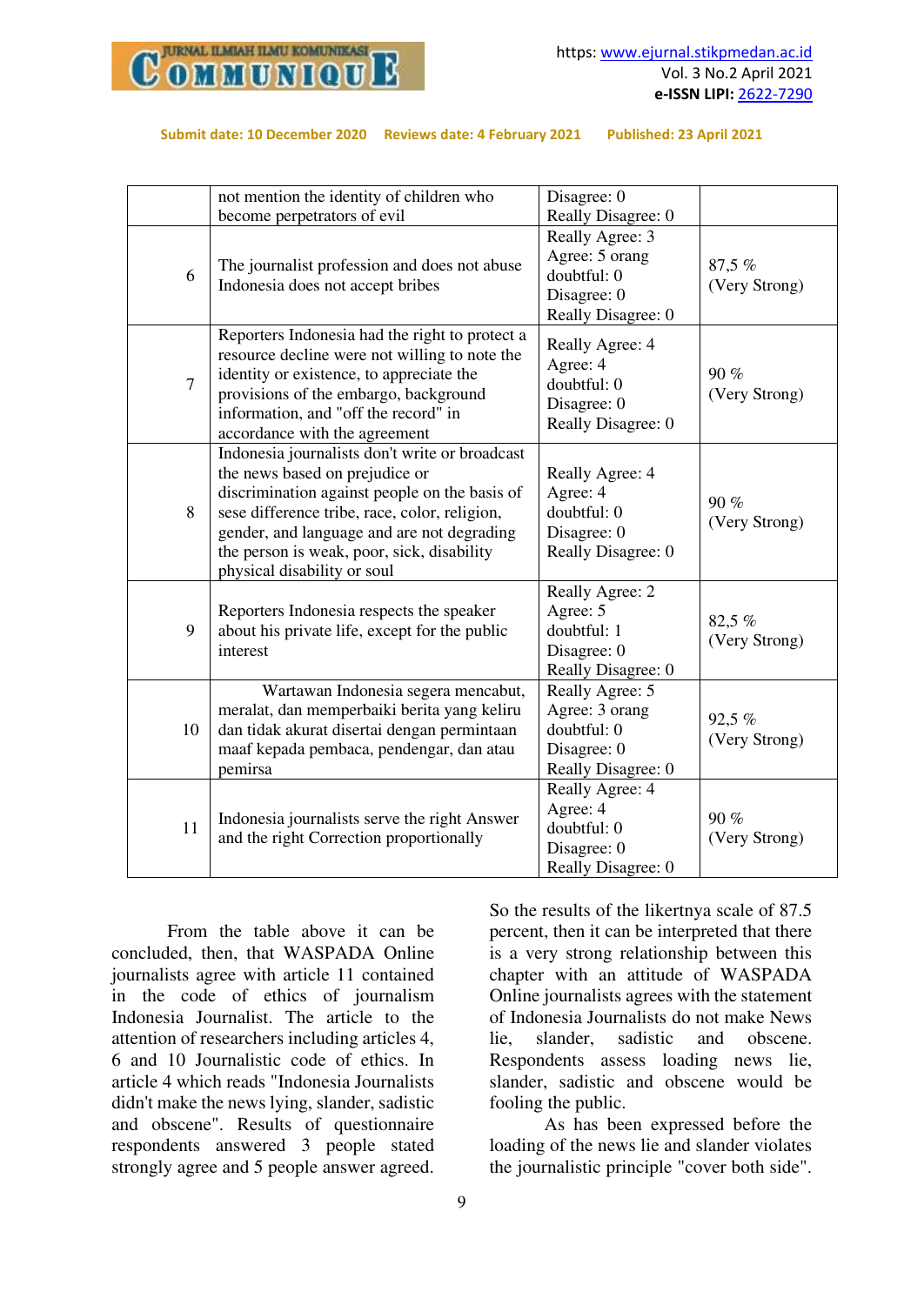

Earlier, WASPADA Online contains the rubric about sex. In this section, there are news stories that inform about sex, such as news, titled "trick so you can orgasm 15 minutes!" and "the ideal sex Duration 10 minutes" (attached). The second news is indeed likely to news that smells obscene and cinematic images (image tag) that is sexy, especially the news published in the afternoon. However, after a change of editor in chief, the rubric was removed starting in 2014.

On article 6, which reads "Indonesia Journalists not to abuse the profession and did not receive bribes". Results of questionnaire respondents answered 3 people stated strongly agree and 5 people answer agreed. So the results of the likertnya scale of 87.5 percent, then it can be interpreted that there is a very strong relationship between this chapter with an attitude of WASPADA Online journalists agrees with the statement of Indonesia no reporters abusing the profession and did not accept the bribe. The respondents rate the journalists who received the bribe is not professional journalists. Often times when reporting interviews give rewards in order for it to load. As a professional journalist, should not receive a reward when the coverage, but applications in the field are often different. Many journalists who expect rewards when reporting, under the pretext of lack of salary so that it is not sufficient for the needs of his household.

In article 10 which reads "Indonesia Journalists immediately revoke, revise and correct the erroneous news and inaccurate accompanied by an apology to readers, listeners, viewers and or". The results of the questionnaire stated 5 respondents answered strongly agree and 3 people replied in agreement. So the results of the likertnya scale of 92.5 percent, then it can be interpreted that there is a very strong relationship between this chapter with an attitude of WASPADA Online journalists

agree with statement if Indonesia journalists immediately revoke, revise and correct the erroneous news and inaccurate accompanied by an apology to readers, listeners, and or viewers. Sometimes, for the sake of pursuing the actuality or up date news, media often contain siber news are still sourced from one side only. However, WASPADA Online imposed the principle "cover both side" so the news instantly diup-date with interviewees responses to his opponent. According to the respondent in accordance with Act No. 40 of the year 1999, of the press, the press should serve the right answer and the right of correction resource diberitakannya. The siber media does not serve the right answer can be sentenced to a criminal fine of at most Rp 500.000.000,- (five hundred million rupiah).

#### **3. CONCLUSION**

After analyzing existing data through interviews directly to respondents qualitatively, then gained some conclusions or suggestions regarding the attitude of WASPADA Online journalists against freedom of the press and the journalistic code of ethics. Conclusions or advice was expected to be useful to the world of journalism, community, organizations of the profession of journalist and is also a useful input for the Government.

As for the conclusions of this research are as follows:

1. From the results of the questionnaire, the majority of journalists agree on CHAPTER II (article 2 and article 6), the press law Number 40 of the year 1999, on principle, functions, rights, obligations and the role of the press. Although WASPADA Online journalists agree with the existence of a freedom of the press, but they still pay attention to the signs that exist, namely the journalistic code of ethics.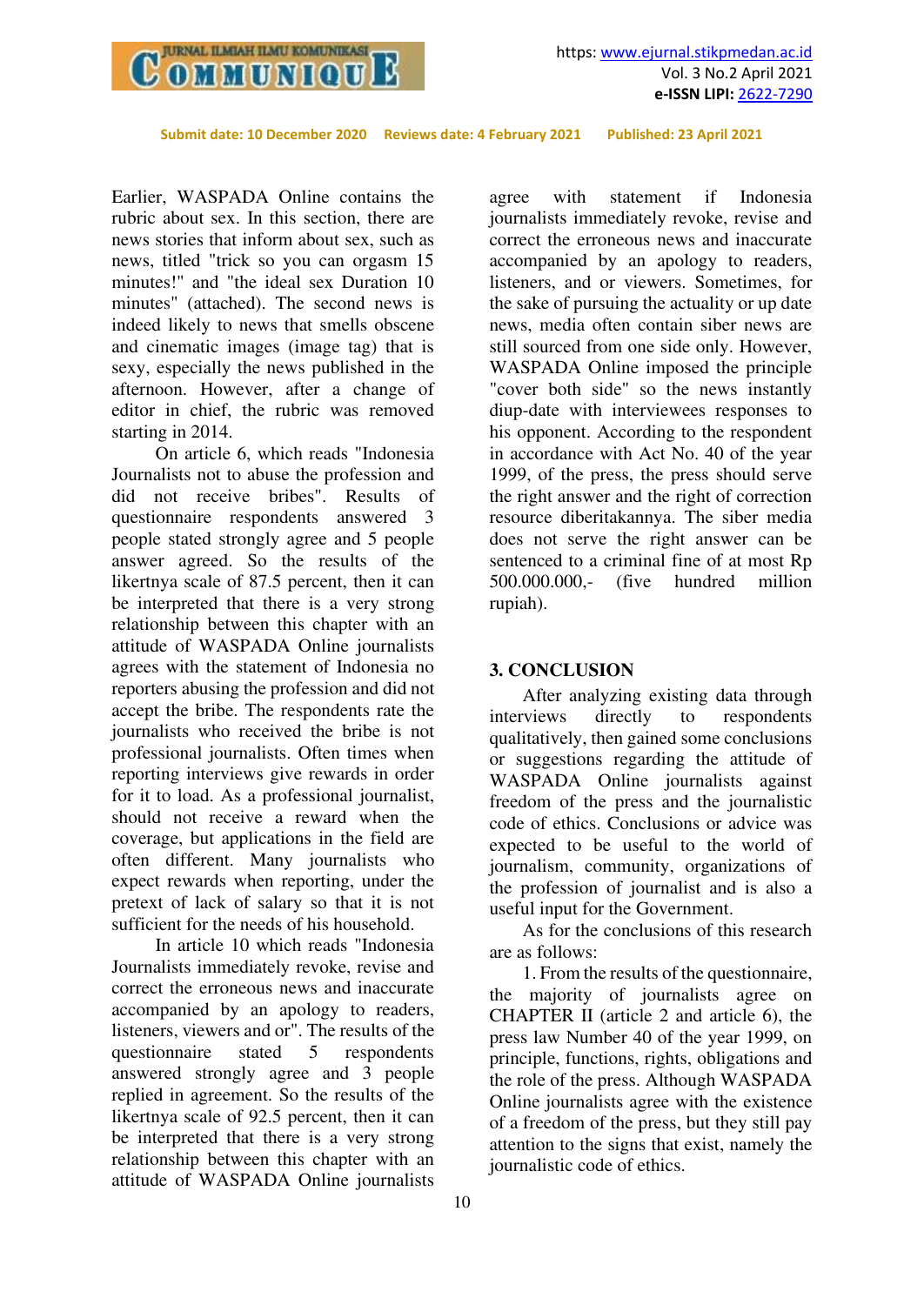

2. WASPADA Online journalists agree in addressing the eleven articles in the Journalistic code of ethics. They consider the Journalistic code of ethics as a guide a person to become a professional journalist. Although in practice on the ground is still not a maximum, especially related to reporters "envelope" that is rampant in the city of Medan. Informant assess lack of training or the lack of journalists who follow the competence to make the quality of reporters in Medan is still less well, plus more on the issue of salary in some media that are still under the UMR.

3. WASPADA Online journalists judge that press freedom is a freedom that ensures journalists to issue opinions, facts, and ensure the safety of his journalistic activities in running so that it can more freely deliver a variety of things that are considered necessary to the public at large without any constraints and interference of foreign parties in particular owners of capital newspaper company itself. But behind that freedom, the press should also be held responsible and be professional in carrying out the public information mandate, because according to the 1945 CONSTITUTION article 28 as mandated maximum press function, it's necessary because press freedom is one of the embodiment of popular sovereignty and constitutes a very important element in the life of society and a democratic State as well as responsibilities.

4. The situation of press freedom in Indonesia currently practice similar to freedom of the press 1950-1959 year era known as the era of liberal democracy that the libertarian-style memprogandakan the concept of "the open market place of ideas". The concept of substance through IE, let the press be free to preach anything that dinilainya needs to be preached. Government or society in no case be interrupt, let alone slow him down. Finally, the correct view will prevail while the

wrong will be eliminated because the reader has the ability to determine the reason.

#### **REFERENCE**

- Aly, Bachtiar, 1994. *Pers Indonesia Menghadapi Tuntutan Zaman*. Lembaga Pers Dokter Soetomo, Jakarta.
- Anto, J. 2005. *Menyoal Kebebasan Pers, Pers Bebas dan Kebablasan Pers*. KIPPAS, Medan
- Assegaff, Djaffar Husein, 1991. *Jurnalistik Masa Kini Pengantar Ke Praktek Kewartawanan.* Ghalia Indonesia, Jakarta.
- Chafee, Zechariah, Jr. 1947. *Government and Mass Communications: A Report from the Commission on Freedom of the Press*. Two volumes. The University of Chicago Press, Chicago.
- Dahlan, M. Alwi, 2005. *Antara slogan dan Profesionalisme, dalam Setengah Abad Pergulatan Etika Pers.* Dewan Kehormatan PWI, Jakarta.
- Dewan Pers. 2011. *Jurnal Dewan Pers Edisi: Era Media Online, New Media* (no.4, Januari 2011). Dewan Pers, Jakarta
- Dewan Pers. 2008. *Mengelola Kebebasan Pers*. Yayasan TIFA, Jakarta.
- Dharmasaputra, Karaniya. 2011. *Jurnal Dewan Pers Edisi 4: Era Media Online, New Media, Antara Kemerdekaan Berekspresi dan Etika*. Dewan Pers, Jakarta.